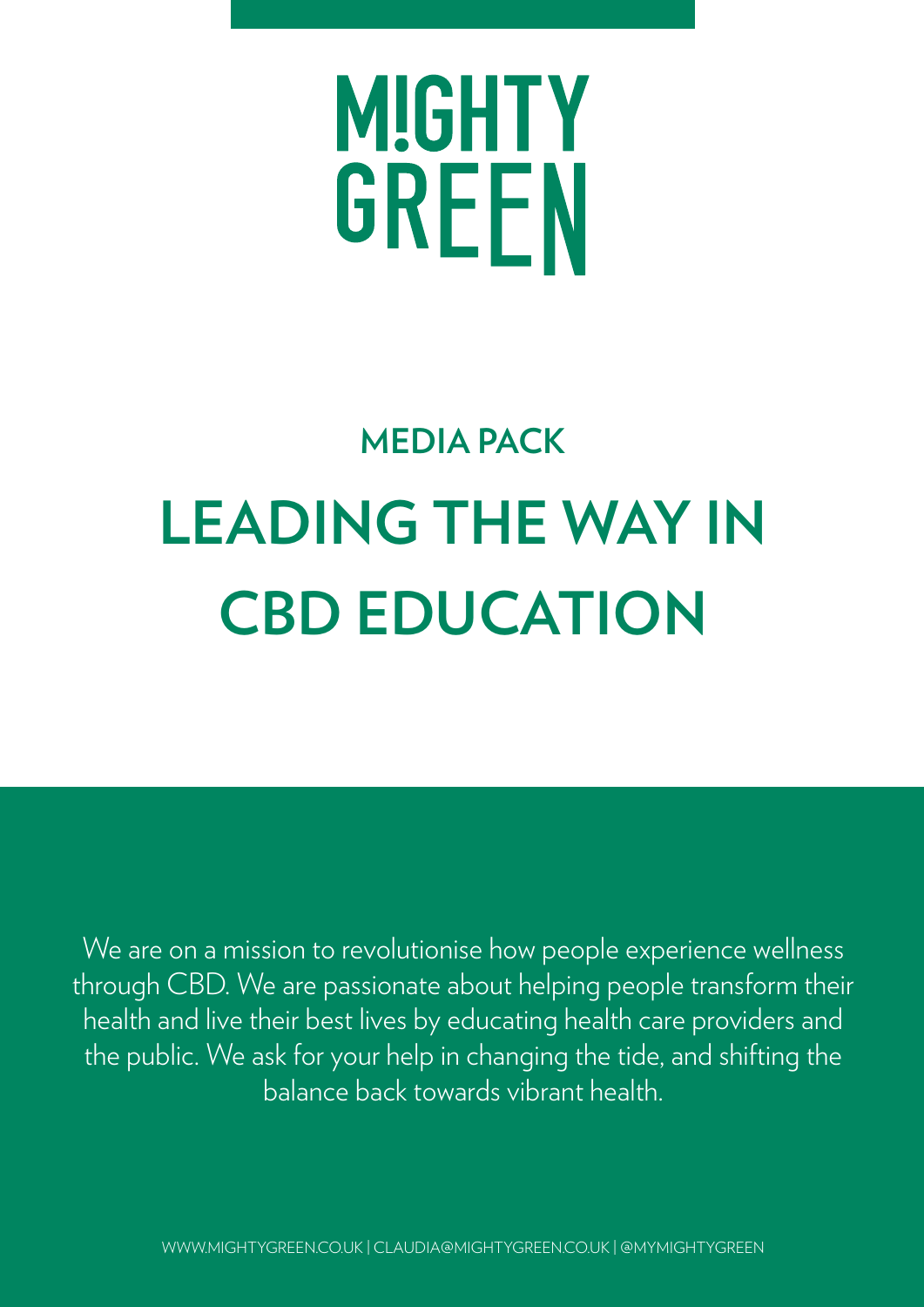#### Who are Mighty Green?

We are a team of health professionals and health industry experts with a passion for CBD.



#### Claudia le Feuvre, Nutritional Therapist.

Eating Psychology Coach and founder of Mighty Green. Claudia has 15 years clinical nutrition experience. Since discovering CBD through her clients, she has become an expert and educator on CBD to both the public and fellow health professionals.



#### Richard Callender, Personal Trainer & Fitness Presenter.

popular mixed discipline fitness professionals. He is well known for ITV's The Biggest Loser and regular appearances on This Morning.



#### Dr Shereen Saleh, General Practitioner.

Having trained and Qualified from Imperial College London (Chelsea and Westminster Hospital and Charing Cross Hospital). Dr Shereen likes to use alternative and natural therapies where appropriate than cure'. Dr Shereen is also trained



#### Rory Batt, MSc Personalised Nutrition.

Rory has a BSc in Exercise and Sports Science from the University of Exeter, and an MSc the application of cannabinoids in type 2 Diabetes.



#### Tim Colston, Health Industry Expert.

Tim is a veteran of the Health and Fitness Formerly the M.D of the UK arm of a he supplies fitness equipment, leisure products and advice to professional outreach to PT's, gyms and spas.



#### Mike Balfour OBE, Health Industry Pioneer.

Founder of Fitness First health clubs Mighty Green.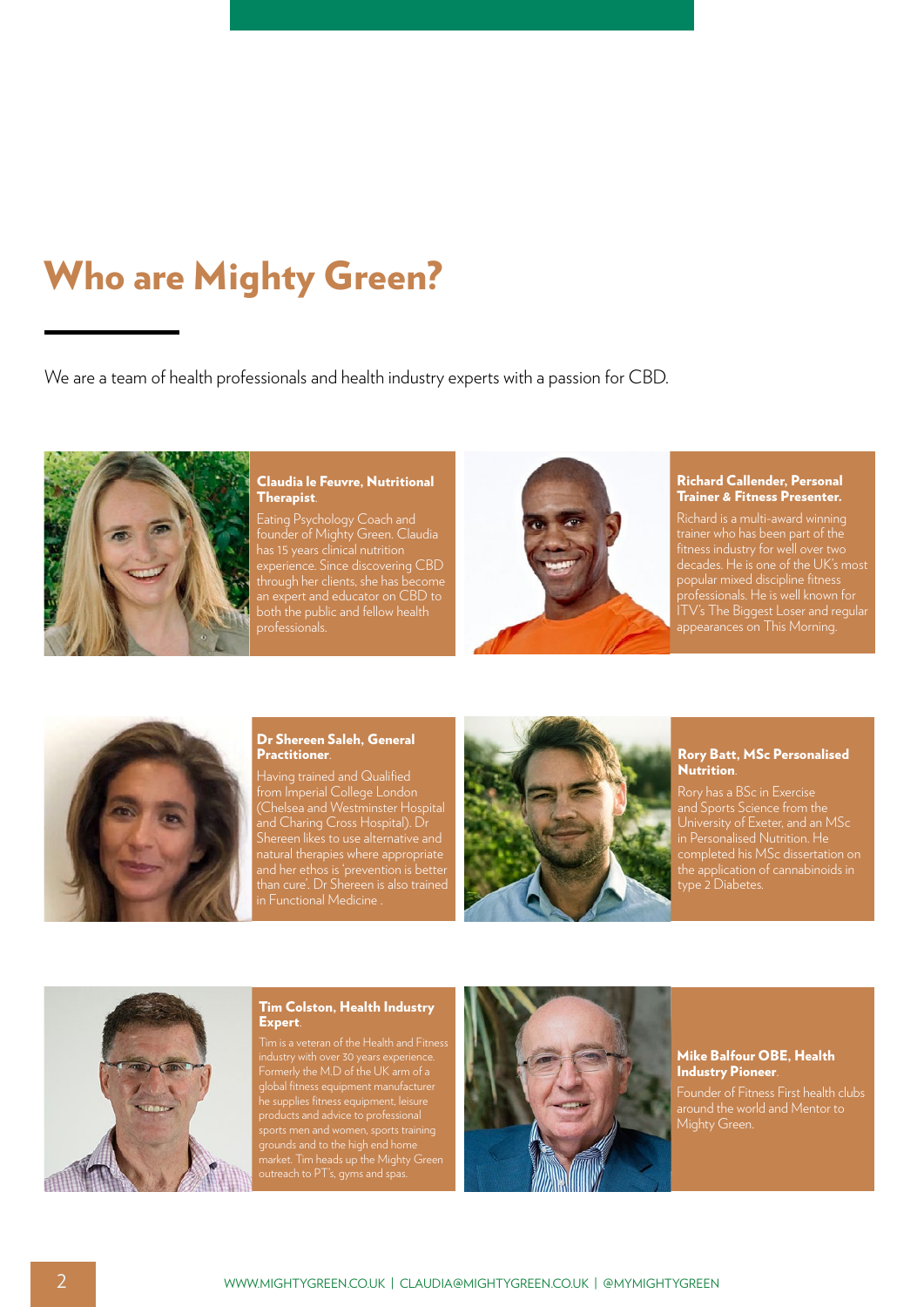## Our Purpose

We want to make a difference to people's lives, in one of the most meaningful ways we can their health. Our health is our greatest wealth. Without it, life's a drag and rife with suffering.

Great health makes everything in this world more enjoyable. A happy life is a healthy one, and we want to change people's experiences of life at the very core, by helping them achieve vibrant and lasting health.



#### Our Mission

In order to fulfil our purpose, our mission is to make CBD accessible to as many people as we can. We aim to do this by educating the public and fellow health professionals with bitesized information on CBD, and its incorporation into a healthy lifestyle.

We ensure our oils are priced competitively, giving our customers access to the highest quality products that don't break the bank. Our unique combination of industry knowledge, clinical experience and technical expertise helps us innovate, source and deliver the very finest products.

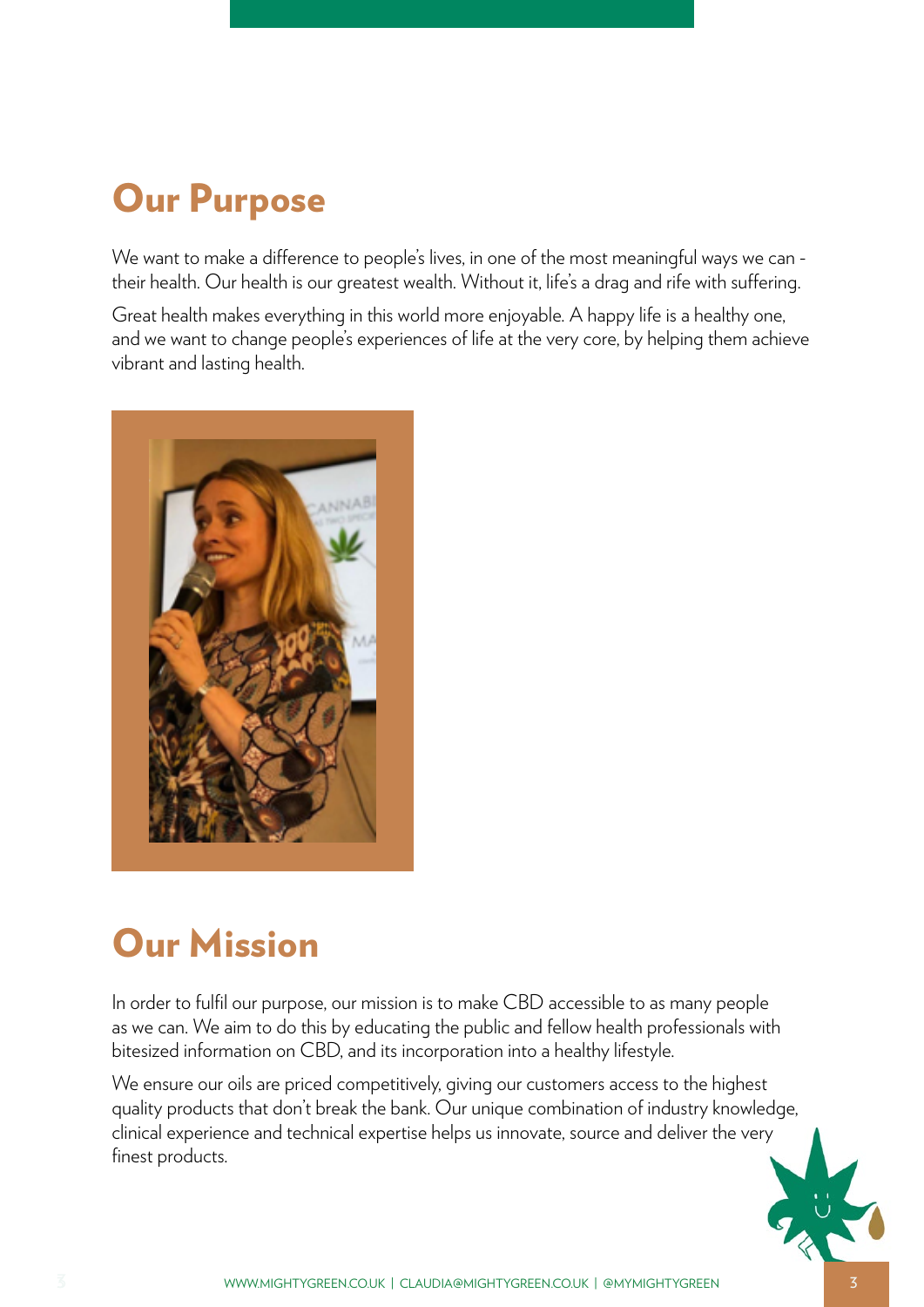#### Our Education

Up until now CBD has been consumer-driven. We are on a mission to share the latest research and help educate health professionals. It can be difficult to source credible information on CBD and how to use it in clinical practice. Mighty Green has written books and developed training for PTs, nutritionists, GPs, massage therapists, and coaches.





THE PT'S GUIDE

O CBD

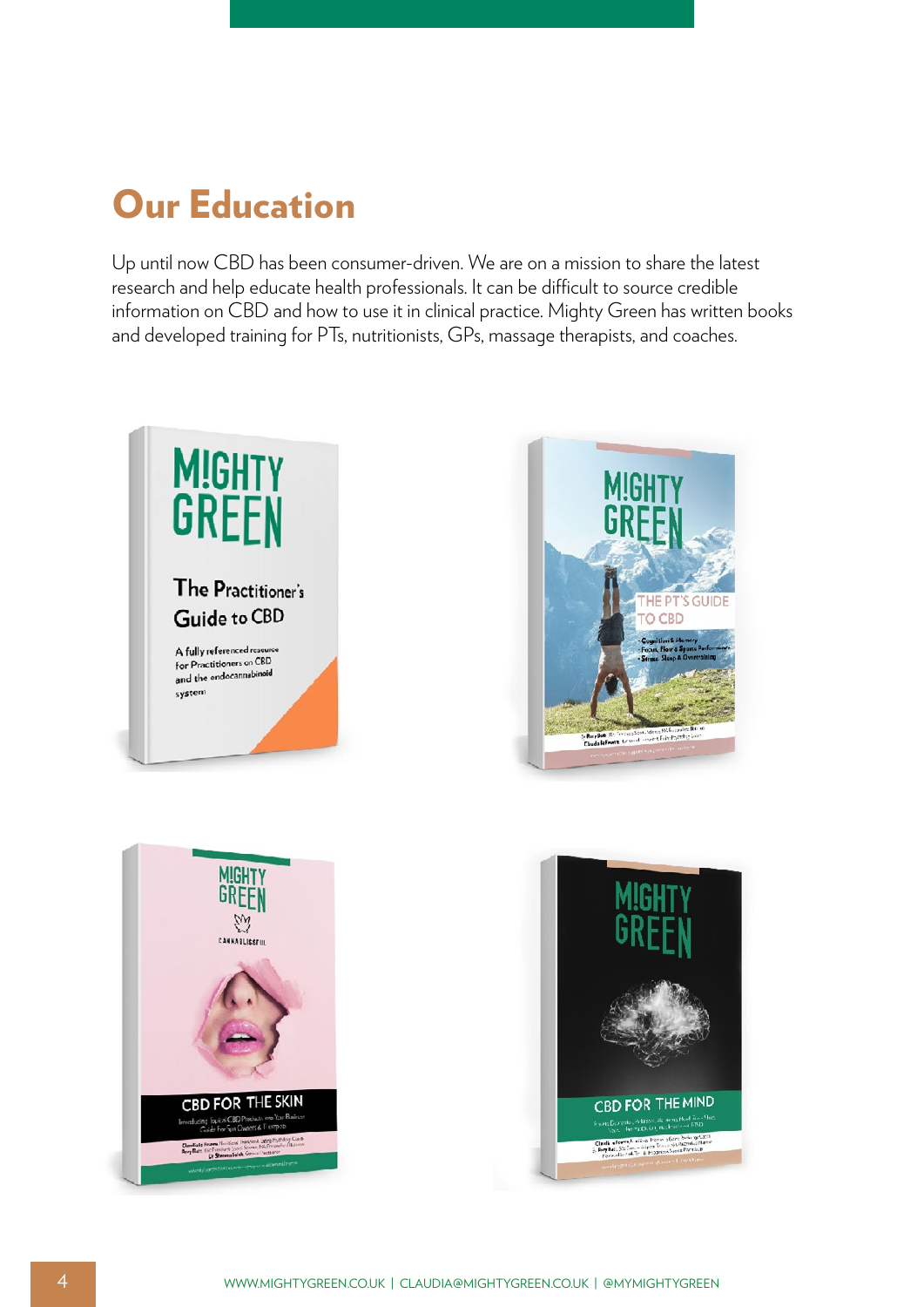#### Who Is Mighty Green For?

Open minded | Health Aware | Educated | ABC1



Personal Trainers | Massage Therapists | Nutritionists | Doctors | Coaches



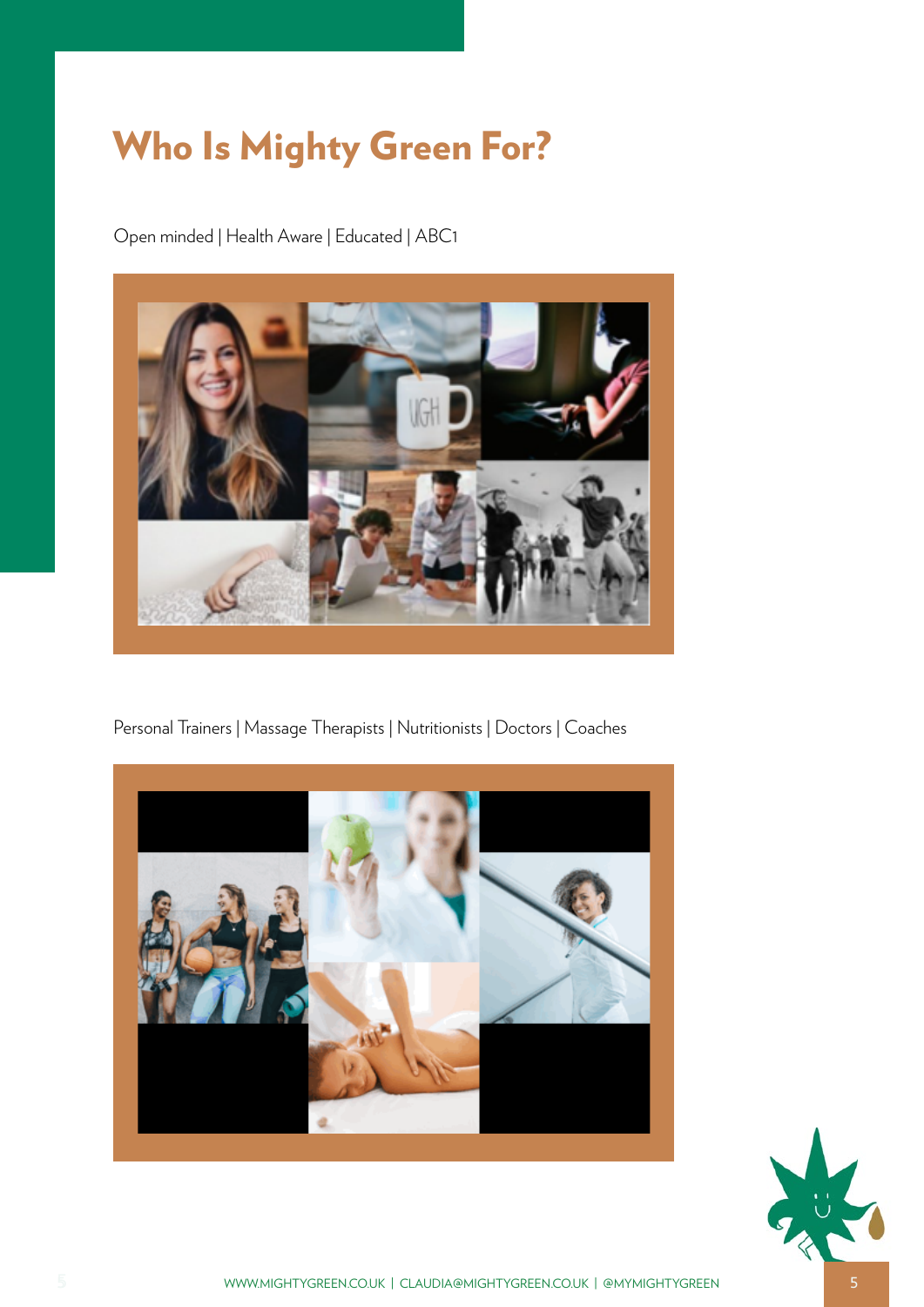#### Who We've Trained

We love educating fellow practitioners and are always delighted to speak at educational institutions and conferences. Here's what BCNH & the NHF have to say about us:

BCNH College of Nutrition & Health : Breda Gajsek

**Thanks to Claudia and Rory's extensive technical knowledge and clinical insights, our practitioners now understand when and how to use CBD in a clinical setting. S**<br>Thanks<br>our pract **hts,<br>ng.**<br>● ● ● ●



## The Nutritional Healing Foundation : Elaine Hegarty

**We were so fortunate to have Claudia and Rory speak about CBD oil to the student body at The Nutritional Healing Foundation. What a great session! They were wonderfully engaging and knowledgeable speakers, who took a strong evidencebased approach to their subject and offered plenty of academic references to support their information – pitched perfectly to our students. We learned so much during the lecture, due, not only to this, but to Claudia and Rory's relaxed lecturing style and their skill and patience in answering our wide array of questions! If you are lucky enough to get an opportunity to share their expertise, up close and in person, then we would recommend that you grab it with both hands. Solution**<br>
We were<br>
body at<br>
wonder<br>
based a<br>
support

**"**

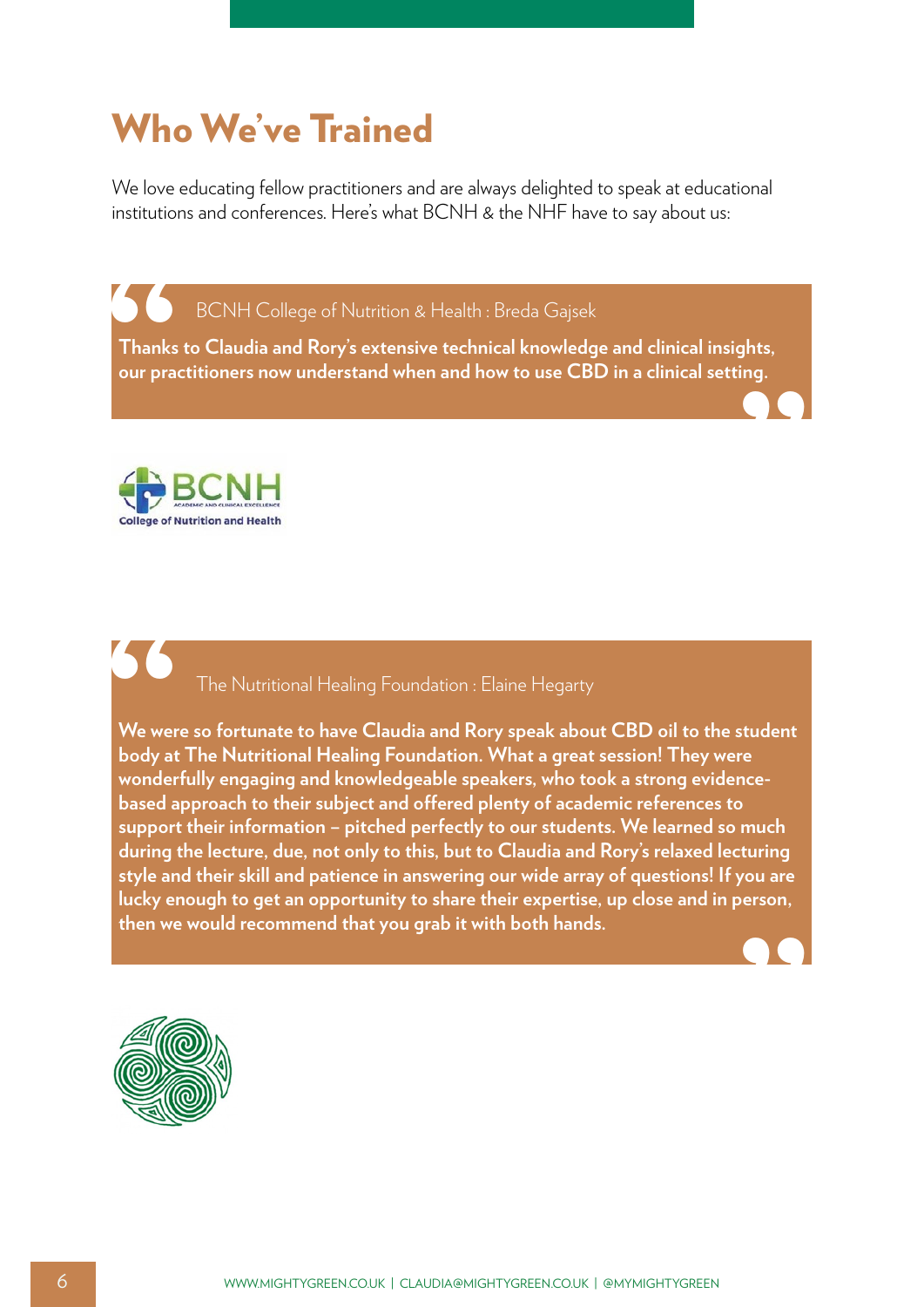## Key Stats About CBD

1. 25% of CBD users reported that they'd like to see more knowledgeable health care providers (HCP's) when it comes to CBD (1).



- 2. A survey of over 2400 regular CBD users reported the top three uses for CBD were for pain, anxiety and depression (2).
- 3. Between 8 and 11% of UK adults had used CBD in the past year (2019) (1).
- 4. Another survey confirmed most common reasons for using CBD were for improving overall health and wellbeing (3).
	- Better health and wellbeing: 54%
	- To improve sleep: 54%
	- For pain management: 42%
	- As an aid to relaxation and anxiety: 38%
- 5. CBD use is higher amongst women (13%) of females use it vs 9% of men surveyed (4).
- 6. A 2017 report by the World Health Organisation (WHO) suggests that CBD could be beneficial for various conditions including Cancer, Alzheimer's, Parkinson's, Multiple Sclerosis, and diabetic complications, in addition to pain, anxiety and depression (5).
- 7. The CBD industry in the UK is expected to reach a £1B by 2025 (1).



1. CBD In The UK, 2019, https://thecmcuk.org

- 3. Dynata 2019, https://www.dynata.com 4. Cowen's Collective View of CBD 2019, https://www.cowen.com
- 5. Cannabidiol (CBD) 2017, https://www.who.int

<sup>2.</sup> Corroon J, Phillips JA. A Cross-Sectional Study of Cannabidiol Users. Cannabis. Cannabinoid Res. 2018 Jul 1;3(1):152-161.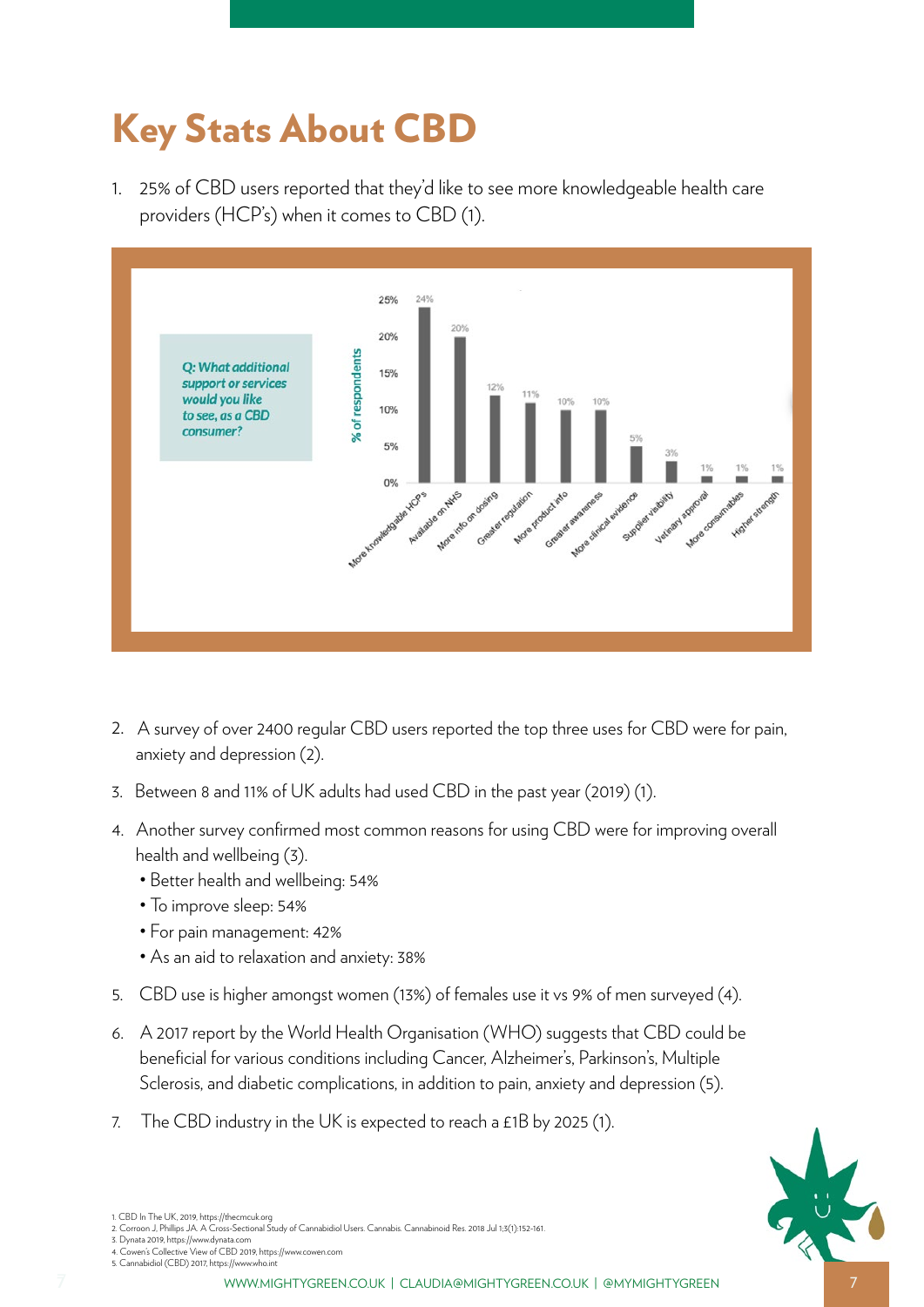#### What is CBD?

You've probably heard about CBD, or even seen it in coffee shops, health food stores and spa's, but what the heck is it? There's a lot of magic locked in this mighty molecule.

CBD is actually short for Cannabidiol, and its one of many special molecules that naturally occur within hemp.

The mysterious molecules in hemp are called cannabinoids, which each have their own special powers. The amazing thing is, you can find over 100 cannabinoids in the leaves and flowers of this mighty plant.

it just so happens that CBD is one that's particularly special. Unlike its psychoactive sibling THC, CBD does not get you high.



#### What the Hemp Makes CBD so good?

Well, the reason you've seen CBD in everything from coffee to massage oils is because it can work its magic without making people 'high'.

CBD doesn't take you on a wild and unsuspecting ride. That means you don't feel altered, euphoric or out of control in anyway whatsoever.

Think of someone who enjoys drinking coffee, but doesn't like caffeine – so they drink de-caf.

Coffee is still chock full of great stuff like antioxidants which are healthy and can make you feel good. It's the same with CBD. CBD is basically the de-caf version. Or de-THC if you like.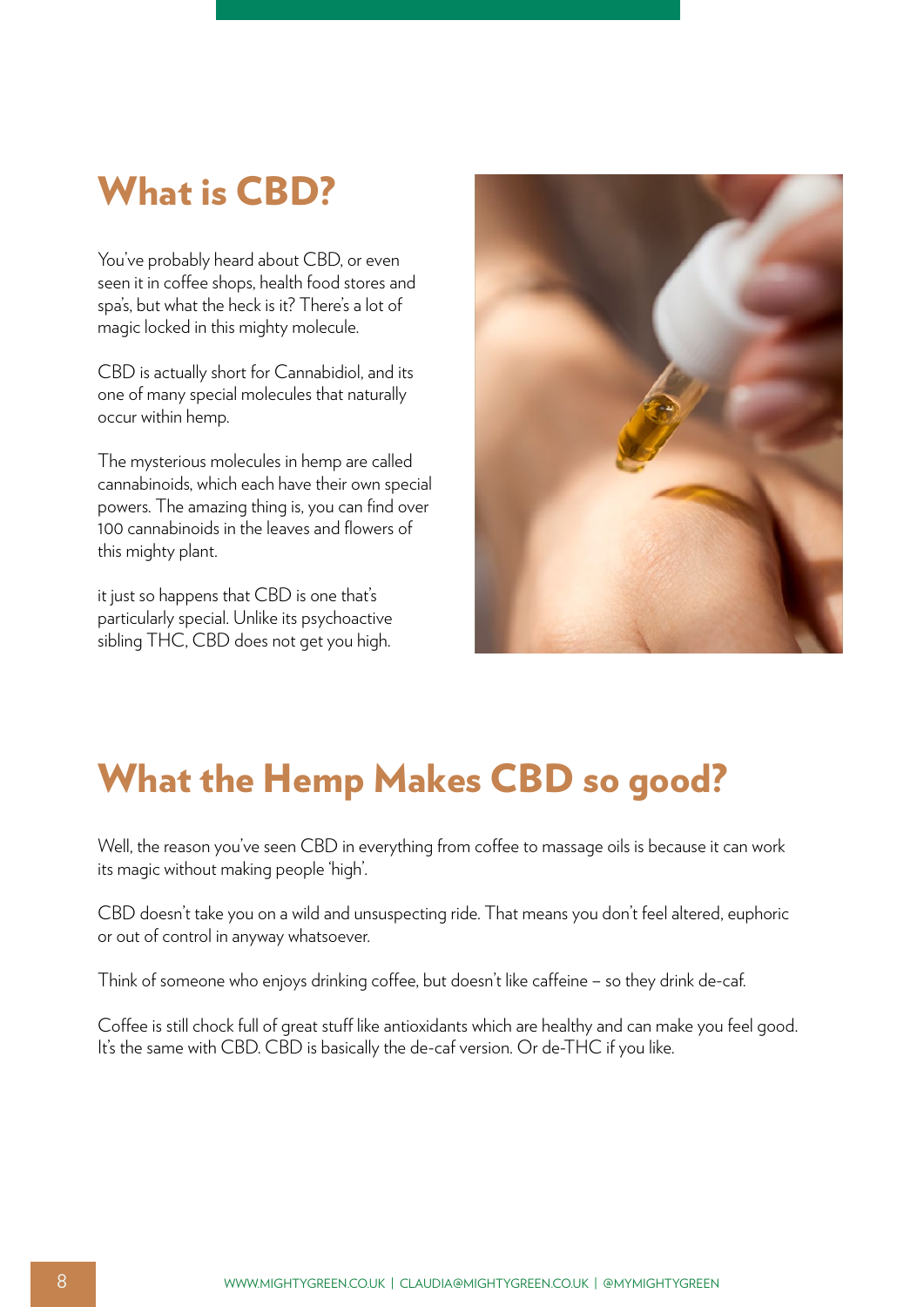## Mighty Green Products

| Product                           | Benefits                                                                                                                             | Translation                                                                                                                                                                            |
|-----------------------------------|--------------------------------------------------------------------------------------------------------------------------------------|----------------------------------------------------------------------------------------------------------------------------------------------------------------------------------------|
| Muscle<br>Balm                    | CBD and magnesium synergy                                                                                                            | Use before or after exercise to prevent<br>and alleviate muscle soreness                                                                                                               |
|                                   | Synergy of carriers including<br>hemp seed oil, shea butter<br>and beeswax                                                           | Anti-inflammatory, nourishes skin                                                                                                                                                      |
| <b>MIGHT</b><br>GREFN             | Magnesium, camphor and<br>frankincense offer a truly<br>powerful synergy with CBD,<br>with their relaxing and<br>restorative effects | Relaxing and restorative for muscles                                                                                                                                                   |
| Oral<br>Drops                     | Quick onset                                                                                                                          | Can use for quick relief in response<br>to things that come on without<br>warning - pain, anxiety, stress. And<br>for generally fast acting effects -<br>insomnia, general discomfort. |
| <b>GONO DE</b><br><b>BD DROPS</b> | Contains MCT oil - boosts<br>bioavailability - means a<br>higher amount of CBD is<br>absorbed and can work in<br>the body            | MCT oil means you get more bang<br>for your buck with CBD - more<br>economical - stronger effects for<br>comparable price                                                              |
|                                   | Come in 4 different strengths                                                                                                        | Users can select the most economical<br>option based on how much they need -<br>the higher your dose, the more you save                                                                |
|                                   | Our broad spectrum<br>distillate is especially high in<br>other cannabinoids besides<br>just CBD. One of those is<br>CBDV.           | CBDV is particularly good for nausea<br>and vomiting                                                                                                                                   |
|                                   | Our broad spectrum distillate<br>is especially high in other<br>cannabinoids besides just<br>CBD. One of those is CBG.               | CBG is particularly good for pain relief                                                                                                                                               |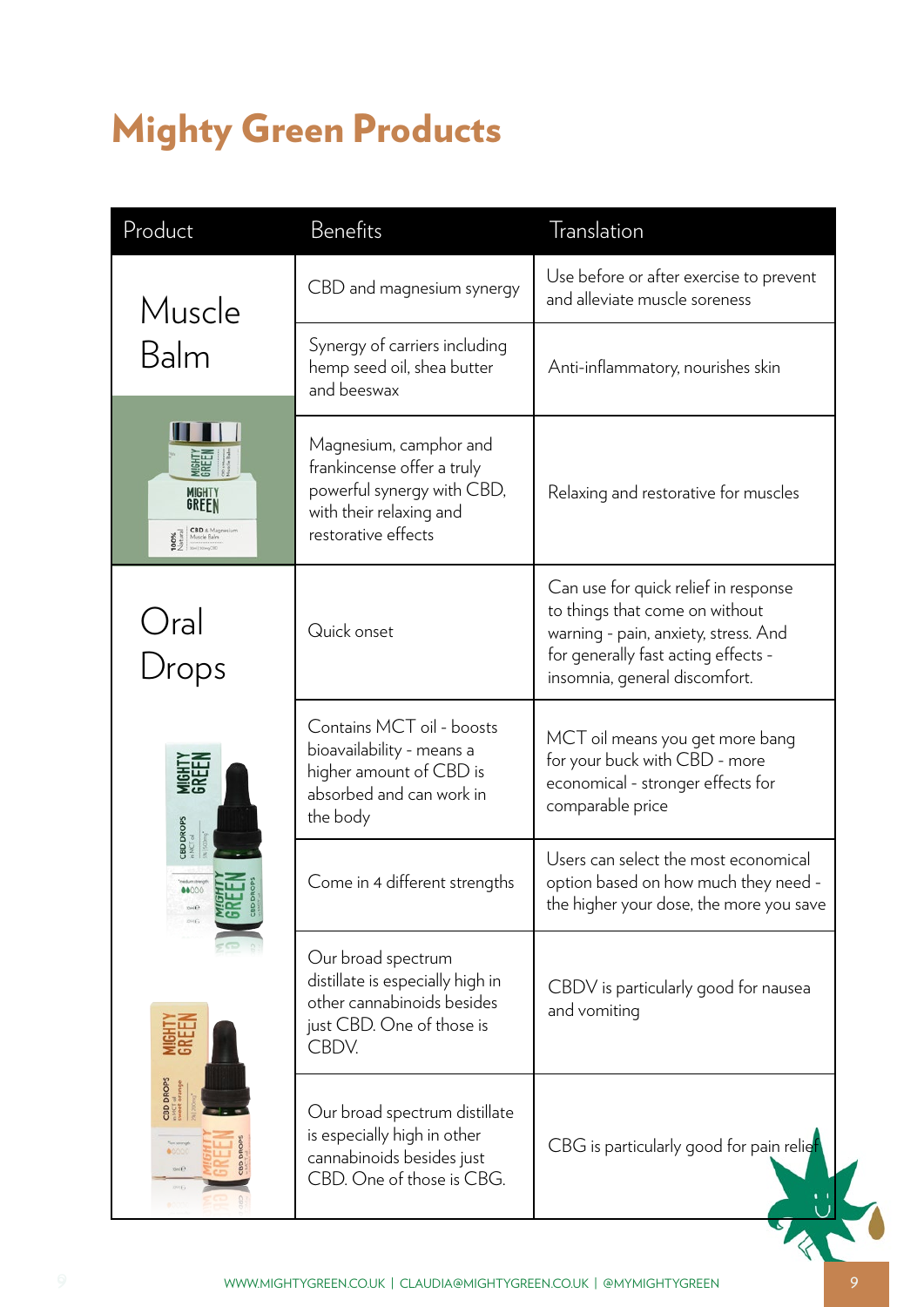## Cannablissful Products

| Product                                        | Benefits                                                                      | Translation                                                                                                                                                                                       |
|------------------------------------------------|-------------------------------------------------------------------------------|---------------------------------------------------------------------------------------------------------------------------------------------------------------------------------------------------|
| <b>Bliss Balm</b>                              | High concentration CBD for<br>localised application                           | Targeted relief of pain                                                                                                                                                                           |
| CANNABLISSFU<br>CBD Blus Balt                  | Contains arnica oil                                                           | Has soothing qualities for bodily aches                                                                                                                                                           |
|                                                | Contains vanilla and orange<br>essential oil                                  | Aroma is gently uplifting and<br>boosts mood                                                                                                                                                      |
| Relax                                          | Contains hemp seed oil, argan<br>oil, shea butter, coconut oil,<br>jojoba oil | Strengthens the skin's resistance to<br>bacterial, viral and fungal infections,<br>improve skin elasticity and skin<br>hydration, good for skin conditions<br>like acne, psoriasis and dermatitis |
|                                                | Contains Broad spectrum<br>hemp distillate (CBD)                              | Good for pain, muscular and joint<br>soreness, swelling, itches and bites<br>and skin conditions like acne, psoriasis<br>and dermatitis                                                           |
| 53<br>CANNABLISSFUL<br>CBD Massa<br>& Body Oil | Contains chamomile<br>essential oil                                           | Good for pain, muscular and joint<br>soreness, swelling, itches and bites<br>and skin conditions like acne, psoriasis<br>and dermatitis                                                           |
|                                                | Contains lavender<br>essential oil                                            | Smelling lavender can promote<br>relaxation and sleep                                                                                                                                             |
|                                                | Contains jasmine<br>essential oil                                             | Aroma of jasmine can slow down<br>heart rate and improve mood                                                                                                                                     |

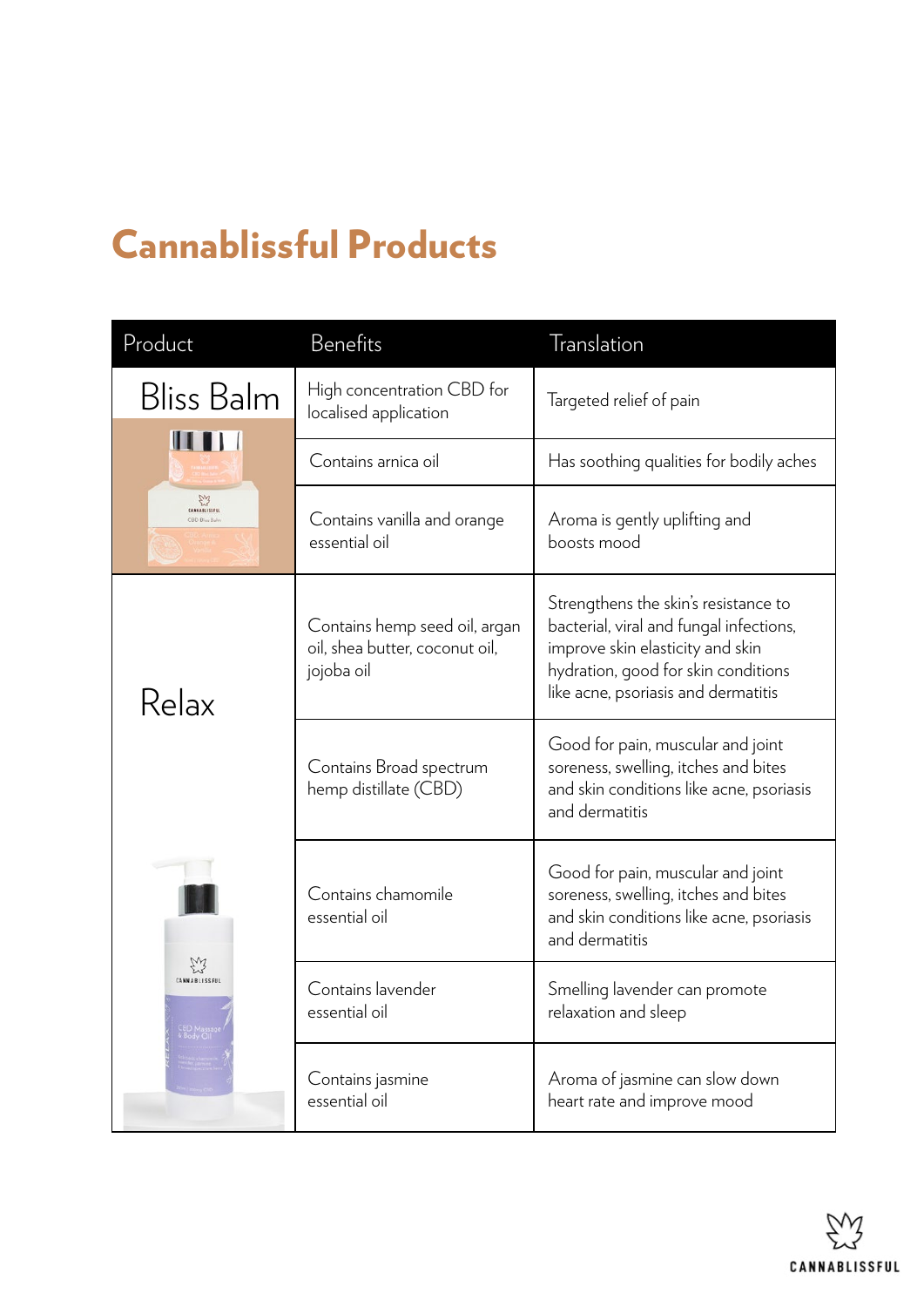| Product                    | <b>Benefits</b>                                                               | Translation                                                                                                                                                                                       |
|----------------------------|-------------------------------------------------------------------------------|---------------------------------------------------------------------------------------------------------------------------------------------------------------------------------------------------|
| Soothe                     | Contains hemp seed oil, argan<br>oil, shea butter, coconut oil,<br>jojoba oil | Strengthens the skin's resistance to<br>bacterial, viral and fungal infections,<br>improve skin elasticity and skin<br>hydration, good for skin conditions<br>like acne, psoriasis and dermatitis |
|                            | Contains Broad spectrum<br>hemp distillate (CBD)                              | Good for pain, muscular and joint<br>soreness, swelling, itches and bites<br>and skin conditions like acne, psoriasis<br>and dermatitis                                                           |
| CANNABLISSFI               | Contains geranium essential oil                                               | Rose geranium oil is particularly good<br>for pain relief                                                                                                                                         |
|                            | Contains bergamot essential oil                                               | The aroma of bergamot can reduce<br>anxiety and boost mood, and when<br>applied to skin can help fight skin<br>infections                                                                         |
|                            | Contains lavender essential oil                                               | The aroma of lavender improves<br>mood, induces sleep and promotes<br>relaxation                                                                                                                  |
| nergise                    | Contains hemp seed oil, argan<br>oil, shea butter, coconut oil,<br>jojoba oil | Strengthens the skin's resistance to<br>bacterial, viral and fungal infections,<br>improve skin elasticity and skin<br>hydration, good for skin conditions<br>like acne, psoriasis and dermatitis |
|                            | Contains Broad spectrum<br>hemp distillate (CBD)                              | Good for pain, muscular and joint<br>soreness, swelling, itches and bites<br>and skin conditions like acne, psoriasis<br>and dermatitis                                                           |
| EZ<br><b>CANNABLISSFUL</b> | Contains lemon essential oil                                                  | The aroma of lemon is uplifting, gently<br>stimulating and mood boosting                                                                                                                          |
|                            | Contains peppermint<br>essential oil                                          | The aroma of peppermint can be<br>gently stimulating, and improve<br>mental performance                                                                                                           |
|                            | Contains eucalyptus<br>essential oil                                          | The aroma of eucalyptus can reduce<br>the perception of pain                                                                                                                                      |